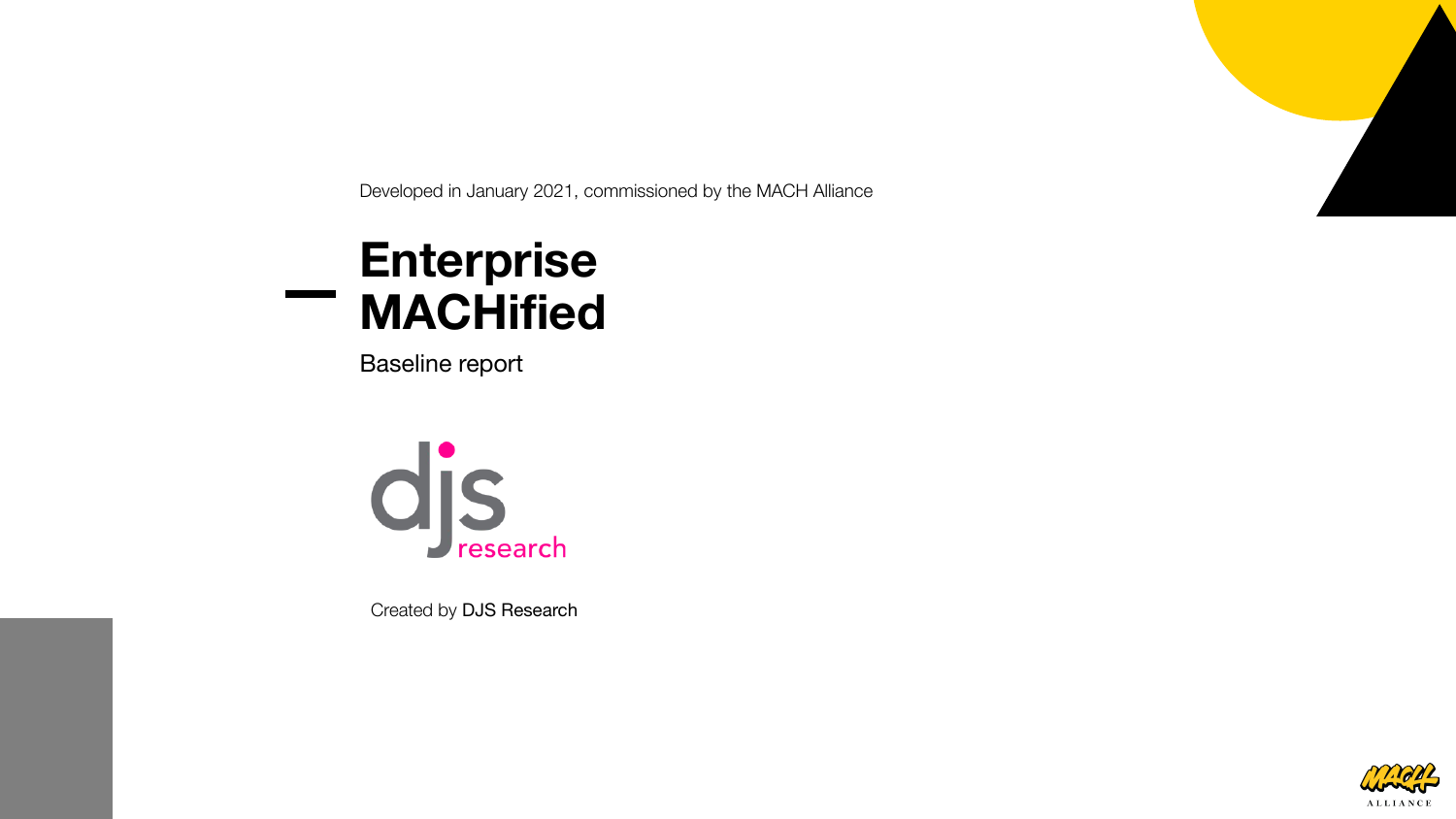## **Background & Objectives**

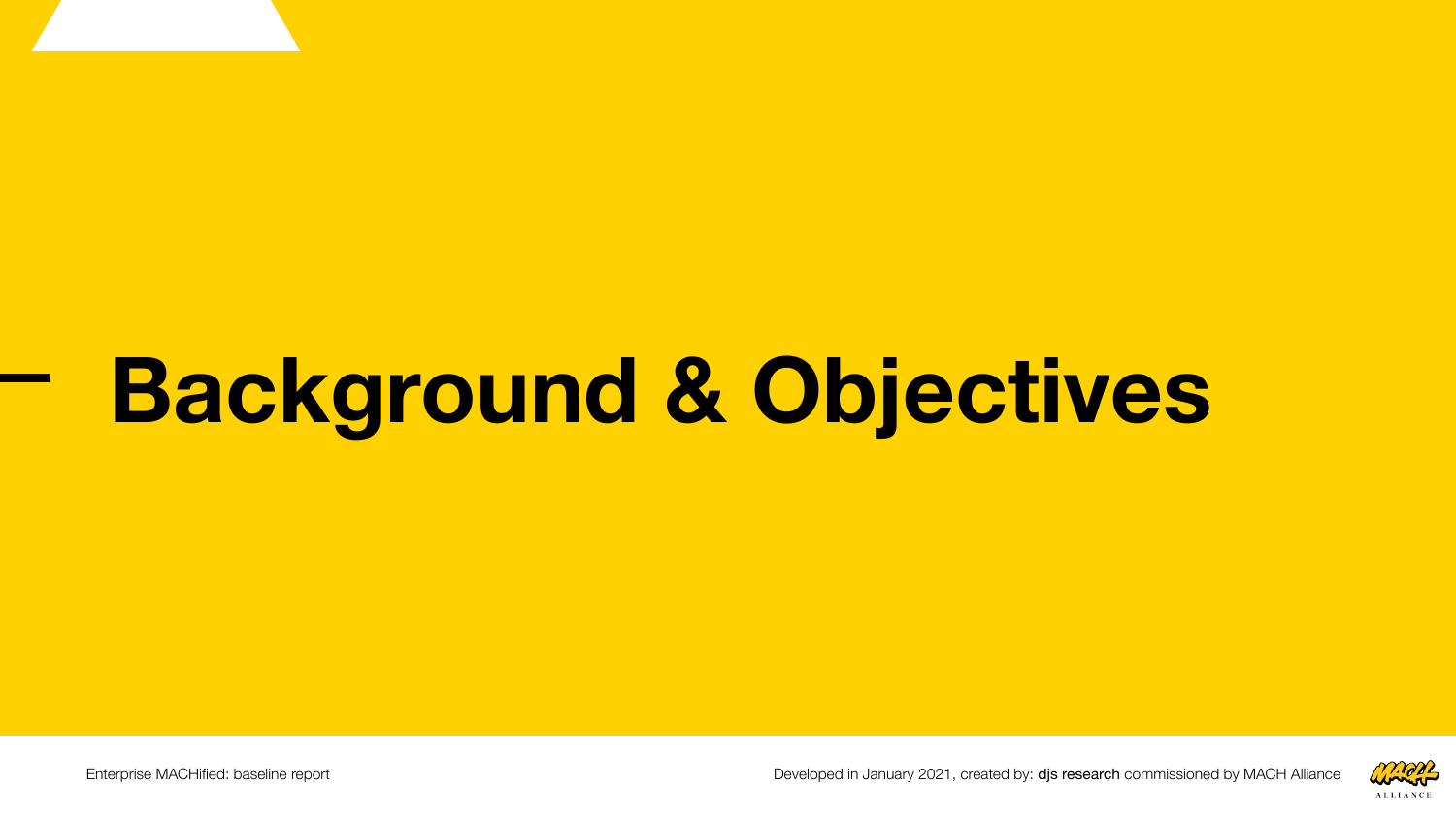### **Background & Objectives**

**MACH Alliance aims to support companies to take advantage of the most innovative and flexible enterprise technologies available and to break the release cycle. As part of this, MACH Alliance wanted to understand the current situation and commissioned research to:**

- Measure and monitor readiness to transition to best-of breed
- Identify drivers behind decision making
- Identify barriers to MACH architecture uptake
- Understand experiences from companies in transition
- Identify key stakeholders in the decision making process

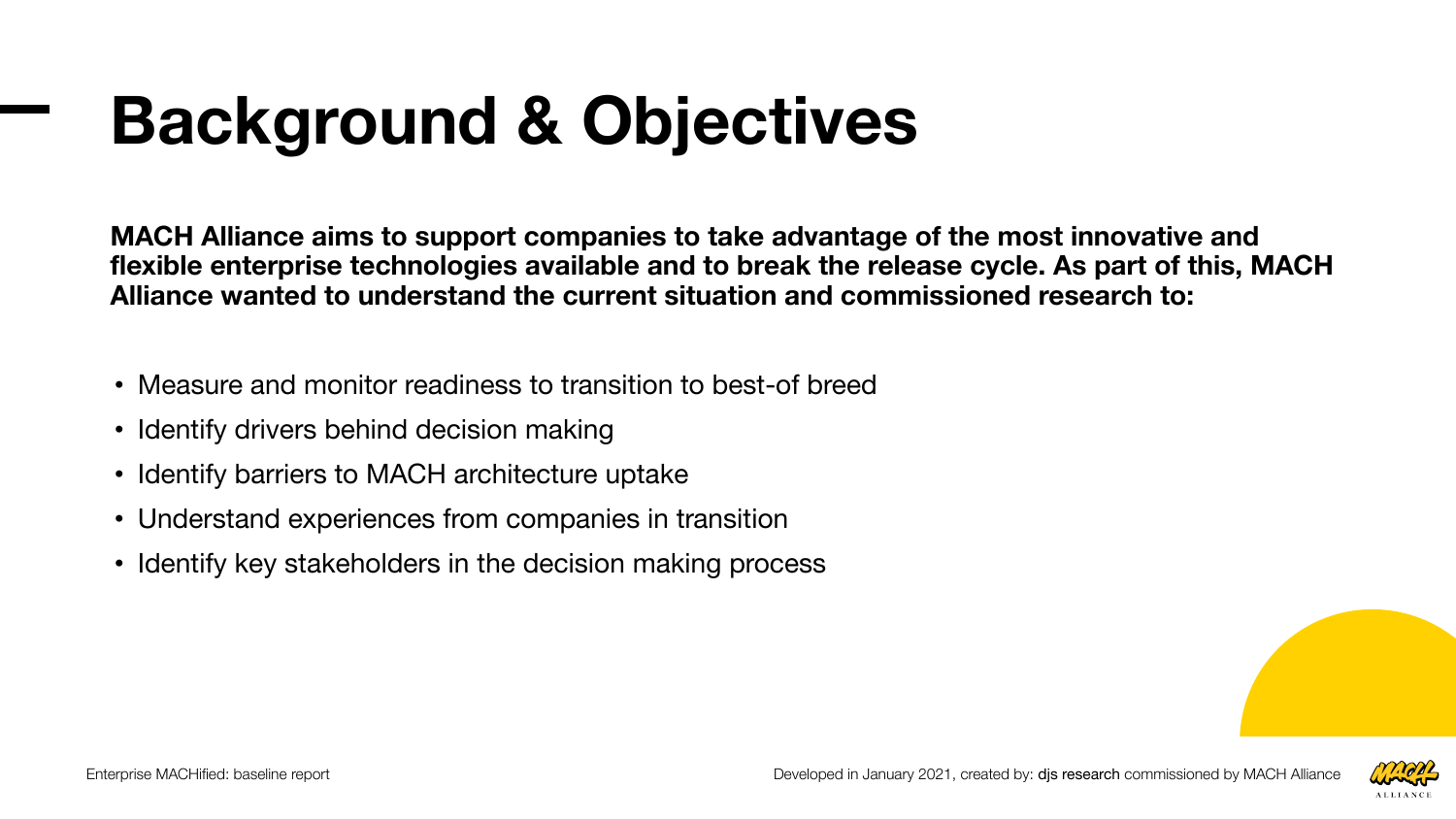## **Methodology**

Enterprise MACHified: baseline report **02/2021** Developed in January 2021, created by: djs research commissioned by MACH Alliance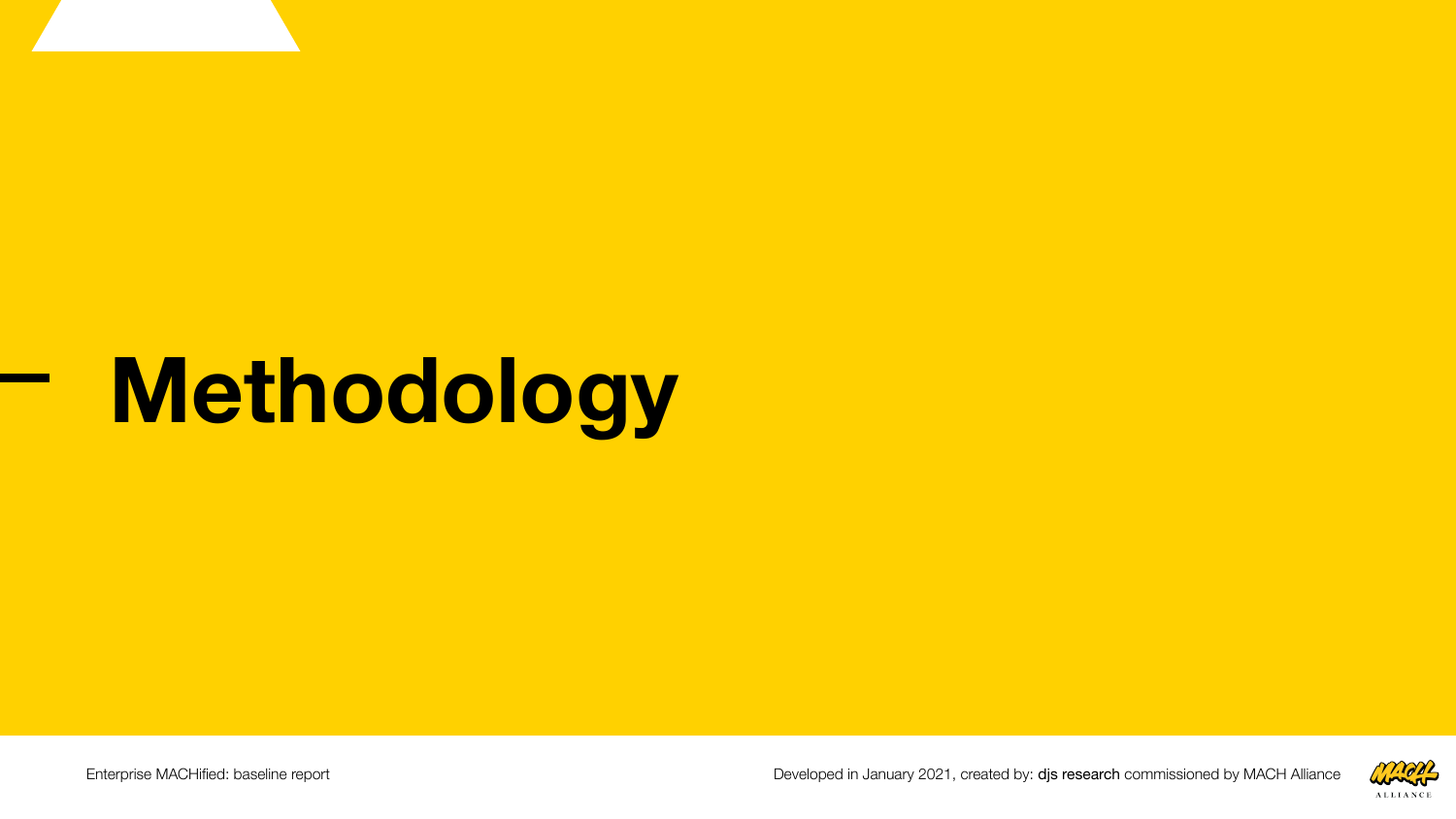## **Methodology**

- We spoke to a range of Technology Decision Makers (CIO/CTOs, VP/SVP, Senior Manager) across the UK, Germany and North America – with the majority of organisations having at least 5,000 employees.
- Screening questions ensured all respondents are decision makers.
- Respondents were provided with a definition for MACH at the outset.
- Throughout this report, where percentages do not sum this is due to rounding.
- Unless explicitly shown, don't know responses have been removed.
- **• A qualitative online survey that:**
- Was drafted collaboratively between the MACH alliance and DJS Research Ltd.
- Was 10 minutes in length (9min, 42 seconds avg.).
- Was programmed in-house by DJS Research Ltd.
- Was distributed to leading online access panel partners, and to a group of MACH Alliance contacts via a separate link.
- Data cleaning, processing and tabulation was undertaken internally be DJS Research Ltd.
- Results were then analysed by DJS Research Ltd, and findings are outlined in this report.

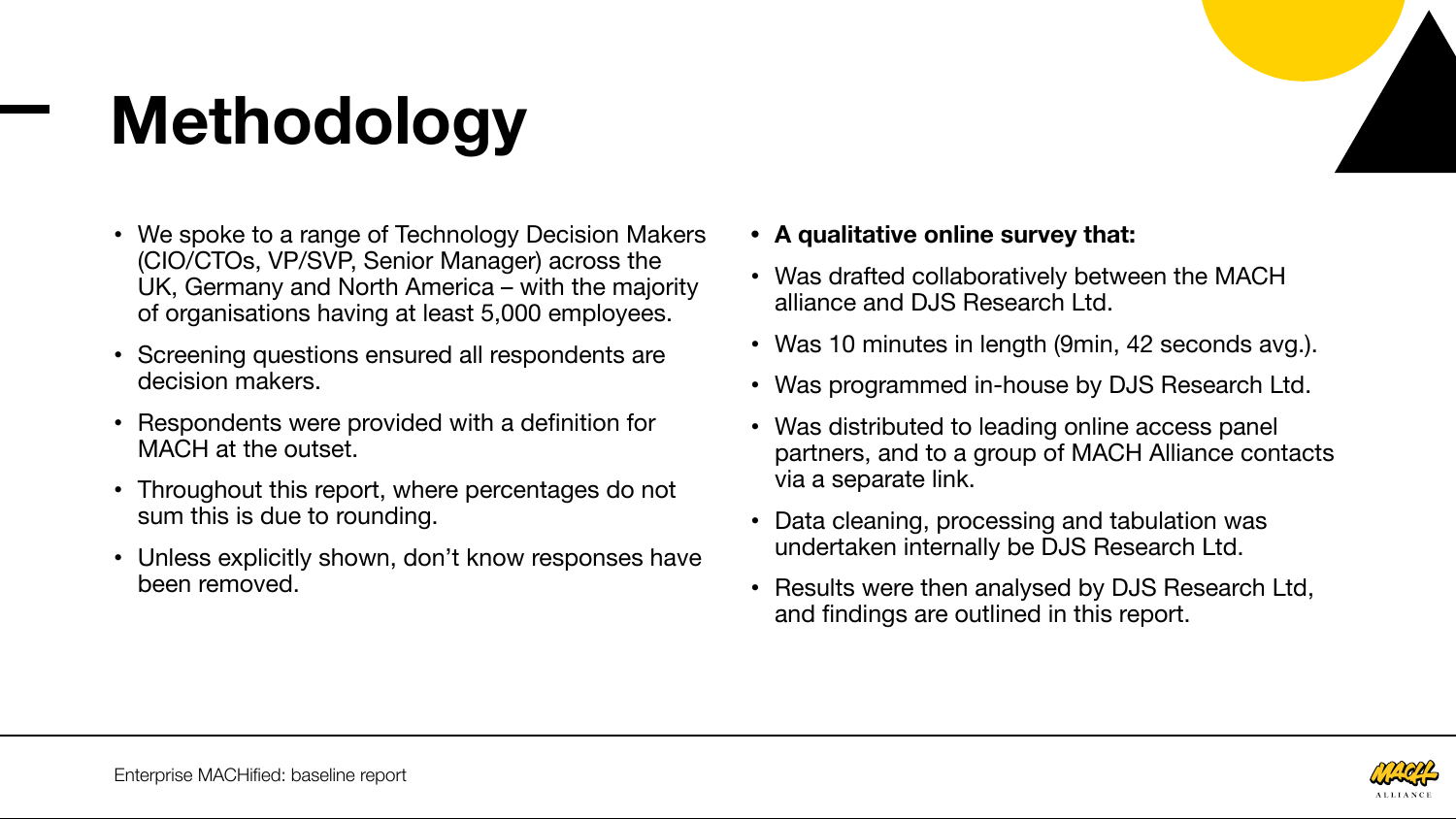# **Sample & Demographics**

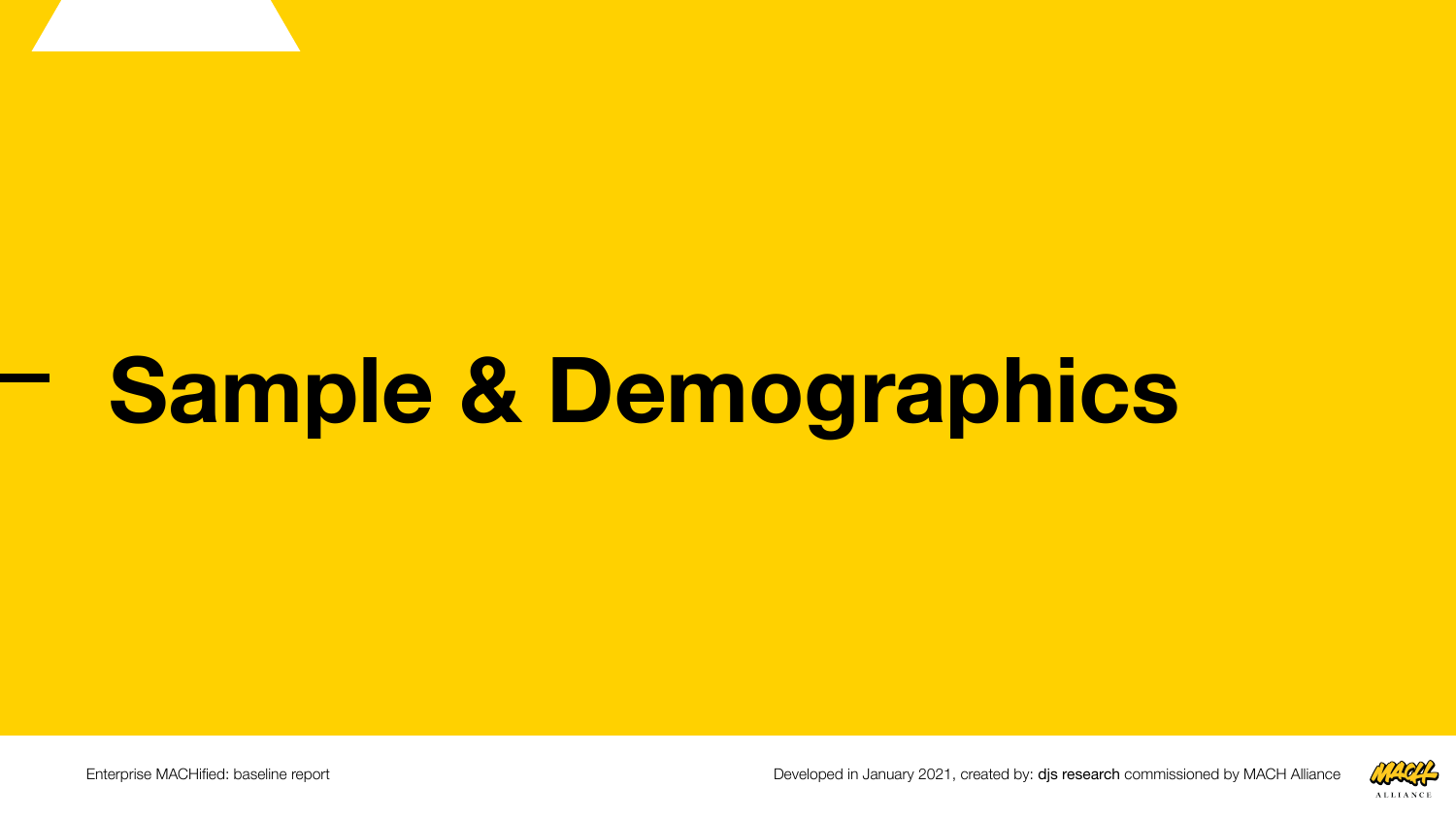

NB: Due to the low base size of those from Canada, direct comparisons cannot be drawn from their results.



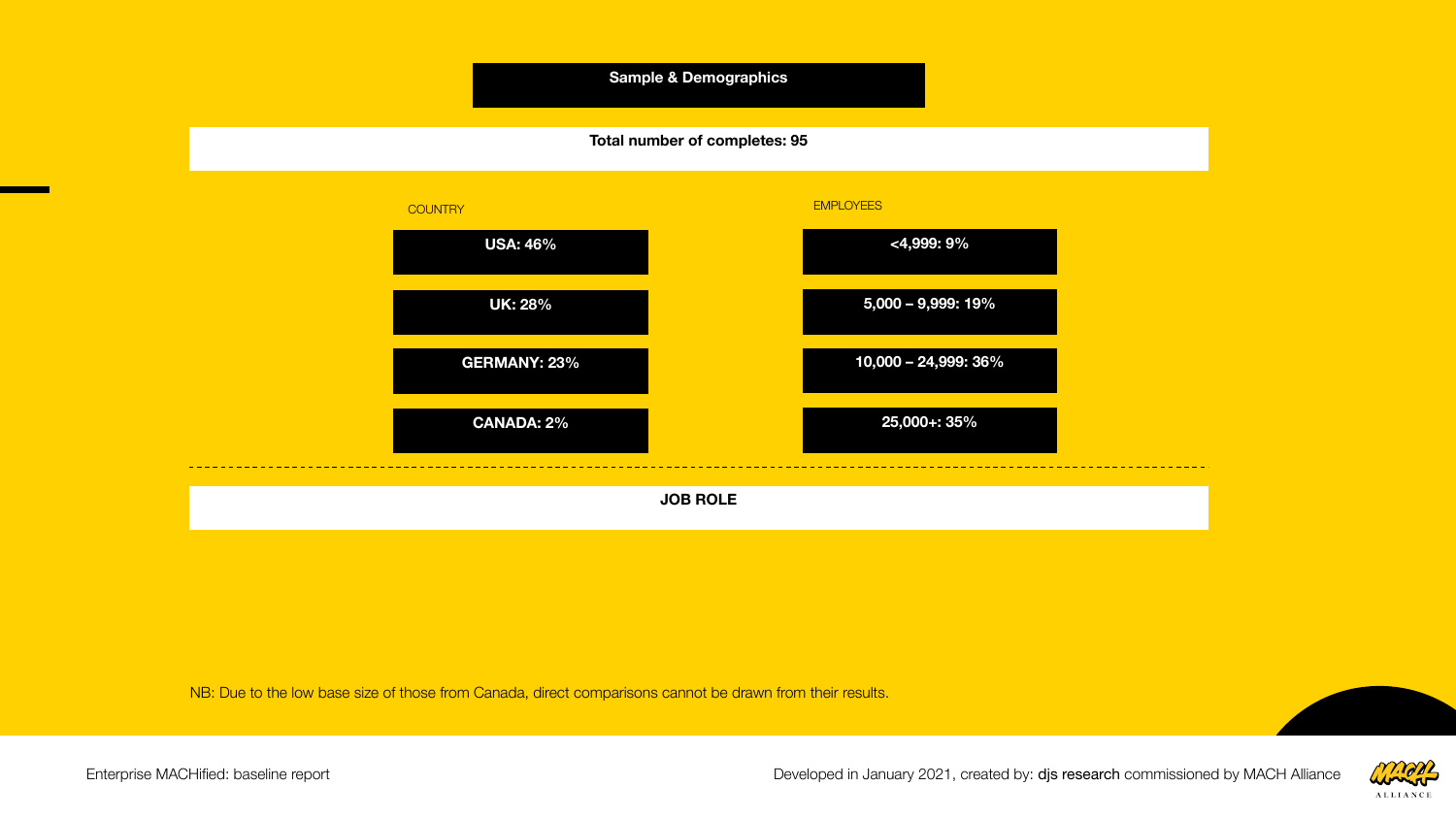## **MACH infrastructure**

Enterprise MACHified: baseline report Developed in January 2021, created by: djs research commissioned by MACH Alliance **8**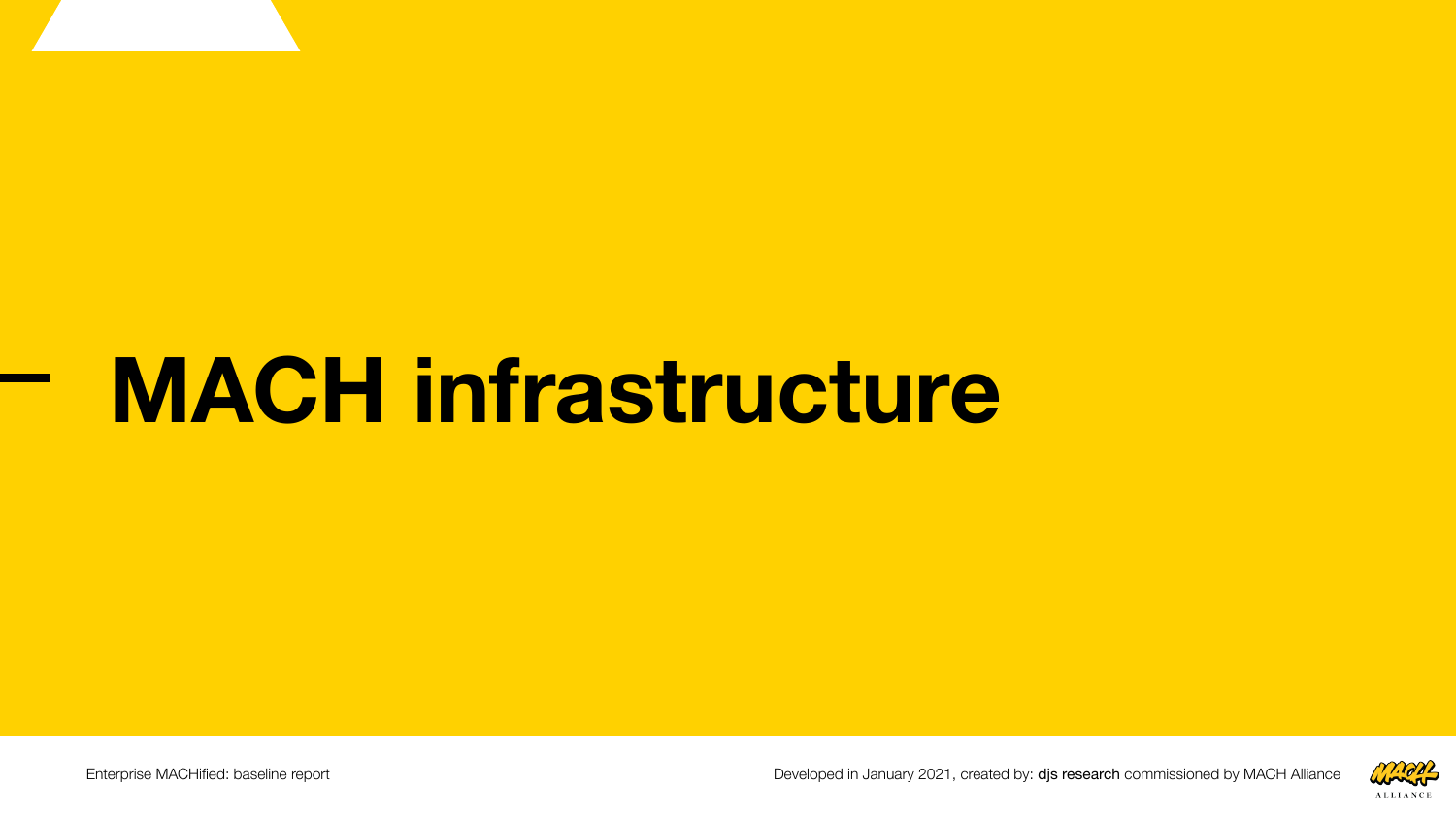### **Predominantly, MACH usage accounts for 26-50% of front-office infrastructure**

• Just over a third of respondents stated that their front-office infrastructure consisted of 26-50% MACH architecture, with those from the USA significantly more likely to say 76-100% than those from both the UK and Germany.



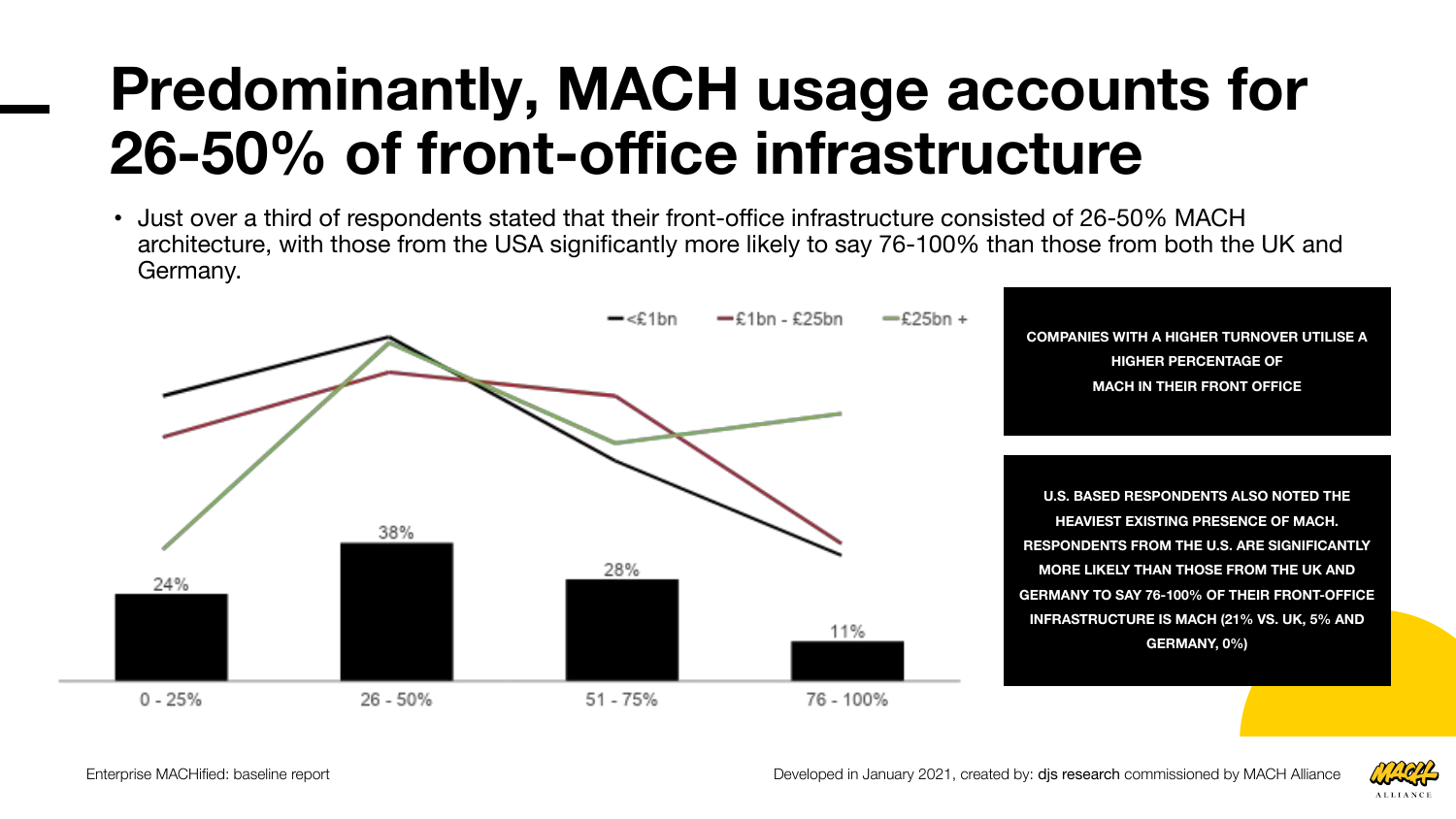### **IT leaders are hungry, and the appetite for MACH is significant**

• Respondents expressed the strong intention (81%) to increase MACH elements in their front-office architecture in the future - specifically within the next 12 months and more broadly beyond that.



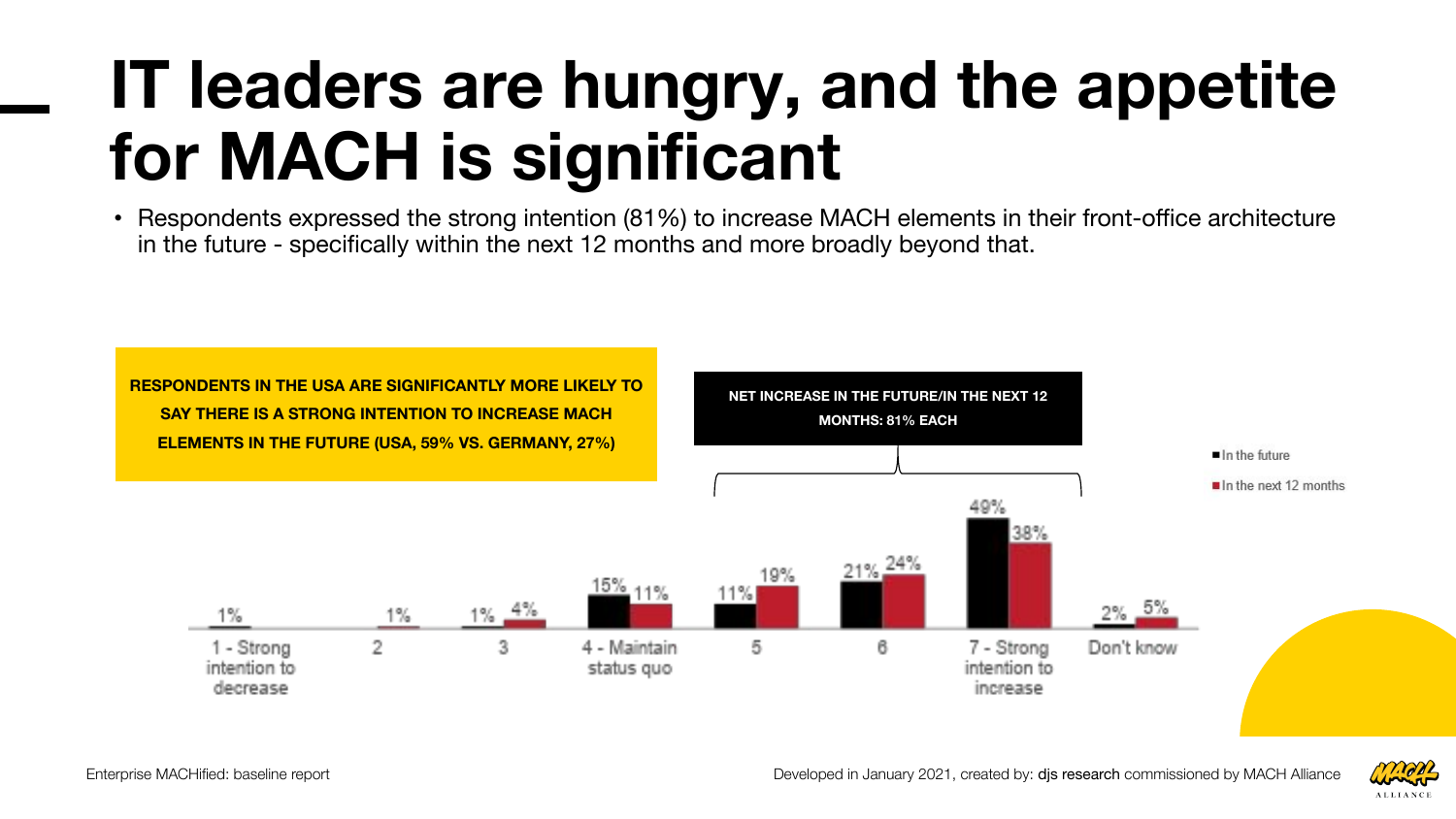### **Decision makers are prioritising front-office investment**

• A little over a half focus more on investing in their front-office architecture, while a third are investing equally in both the front and back-office.



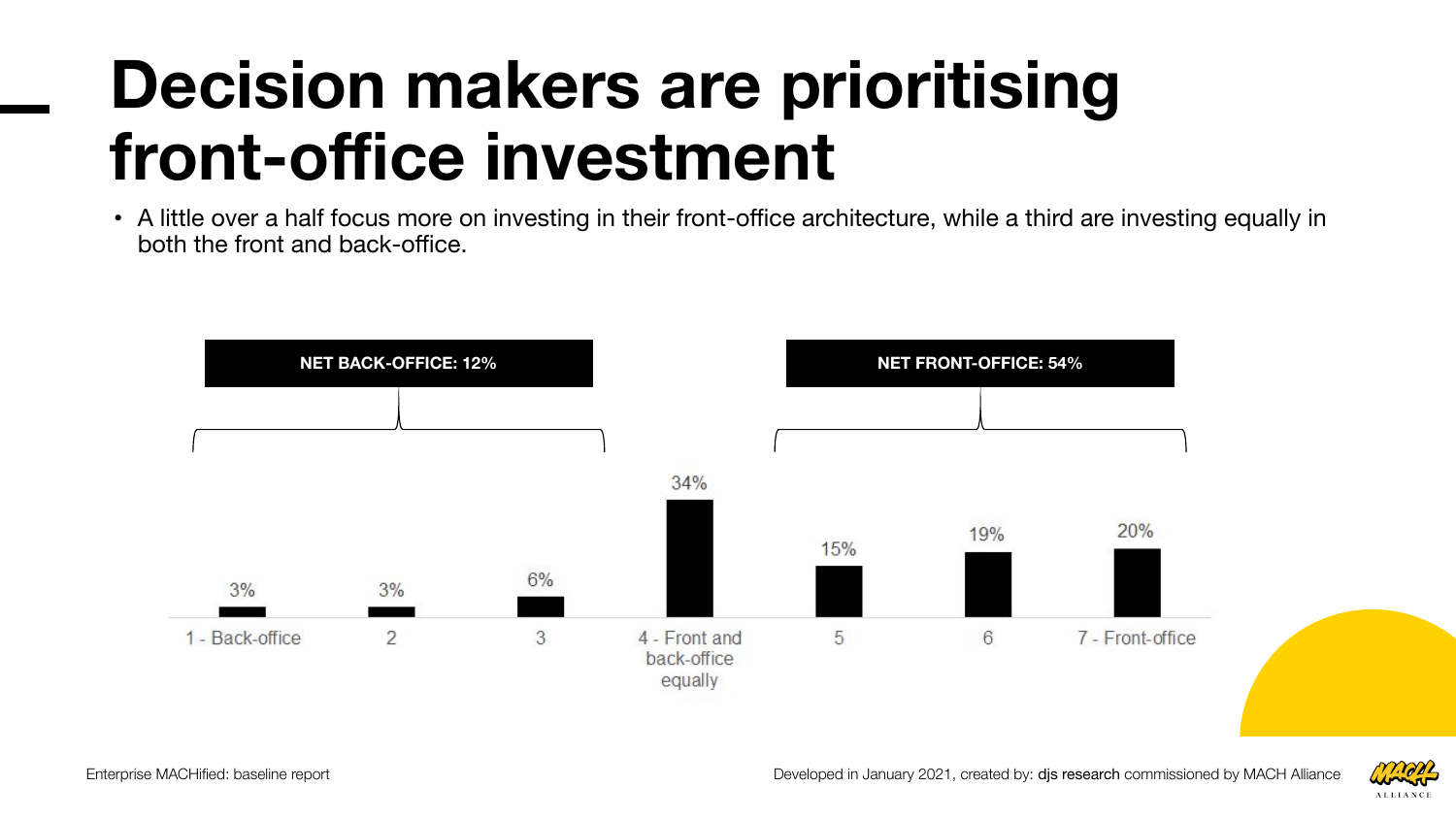### **Upgrades are costing some companies more than half of their IT budget**

• A quarter of IT decision makers surveyed said that they spend over half of their IT budget on front-office upgrades.



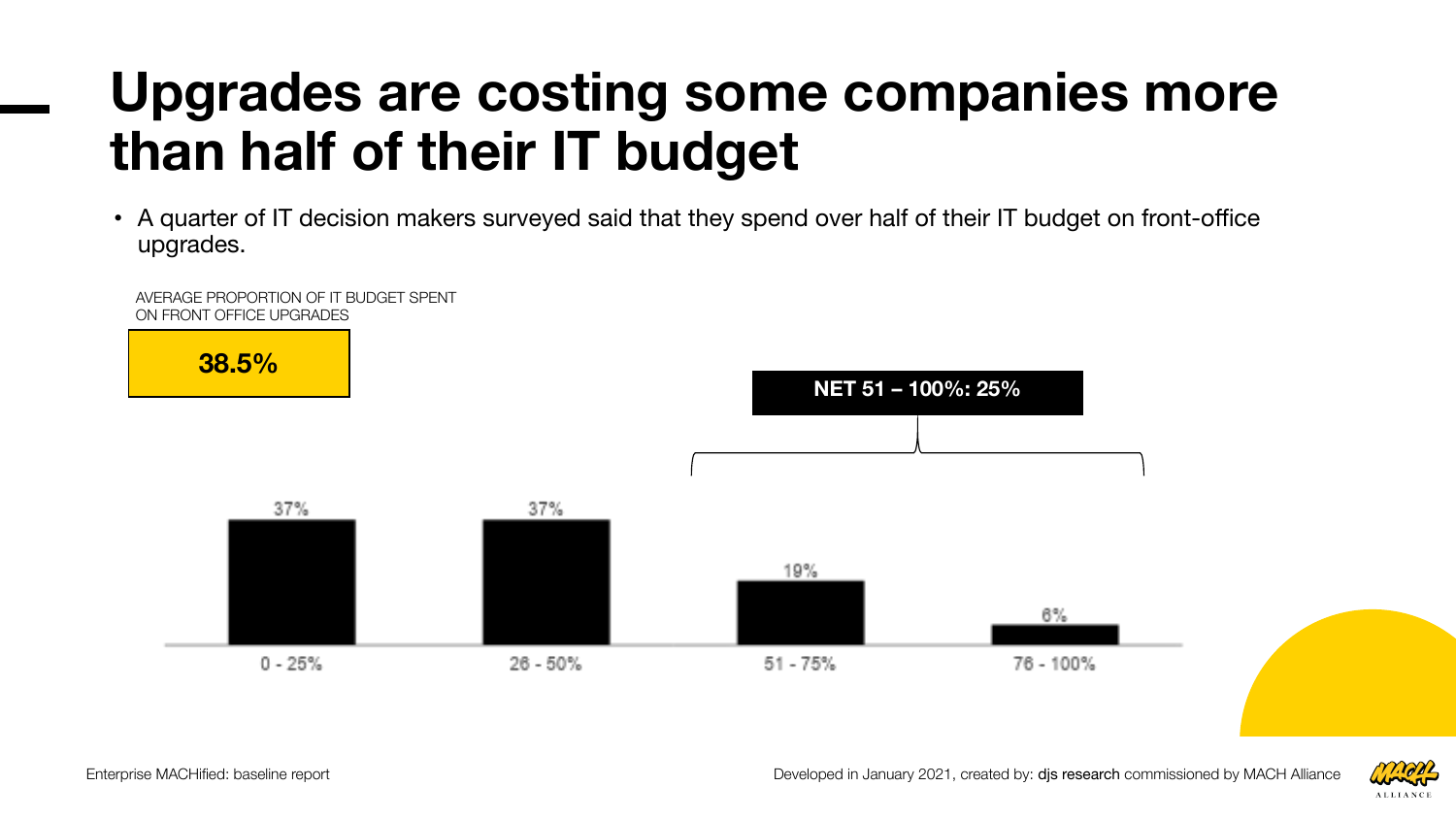### **Two thirds outsource a majority of the day to day management of their front-office**

• Nearly half of all decision makers say their company outsource a majority of the day to day management and maintenance of their front-office ecosystem, while a tenth don't outsource at all



**THOSE WITH THE STRONGEST (7) INTENTION TO INCREASE MACH ELEMENTS IN THE NEXT 12 MONTHS ARE SIGNIFICANTLY MORE LIKELY TO OUTSOURCE ALL THAN THOSE RATING 1-6 FOR INTENTION (7, 33% VS. 1-6, 5%)**

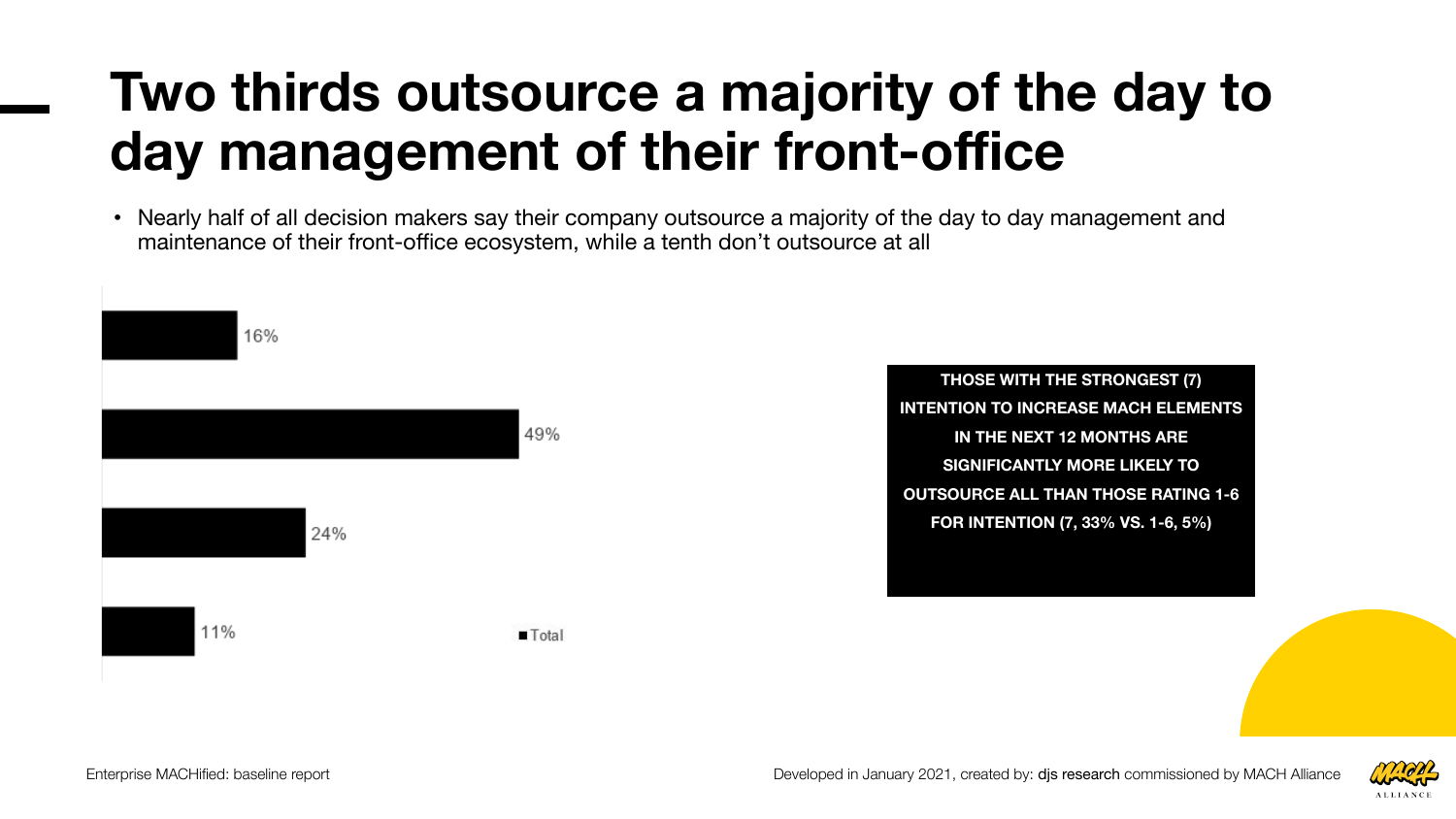### **On average IT teams spend 40% of their time delivering upgrades to the front-office**

• Nearly half say that 26-50% of their IT team's time is spent on delivering front-office upgrades, with just under a quarter saying more than half of their IT team's time is spent on upgrades.



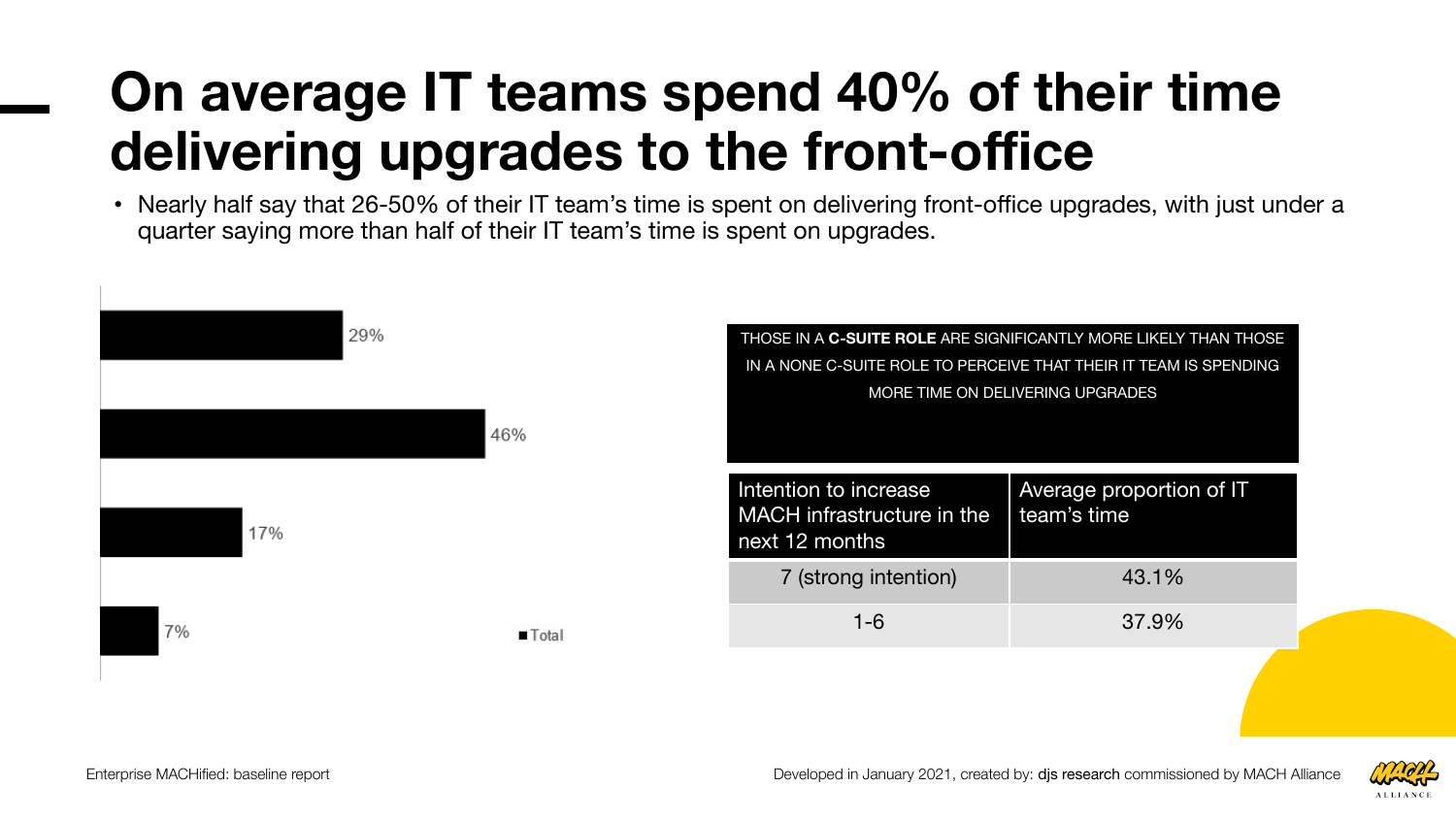#### **A fifth run more than 30 projects each year; composable aspirations align with shorter projects**

• The largest proportion of organizations carry out 11-30 projects annually. The number of annual projects run each year increases with turnover, with organizations with a turnover of £25bn+ running more projects on an annual basis.



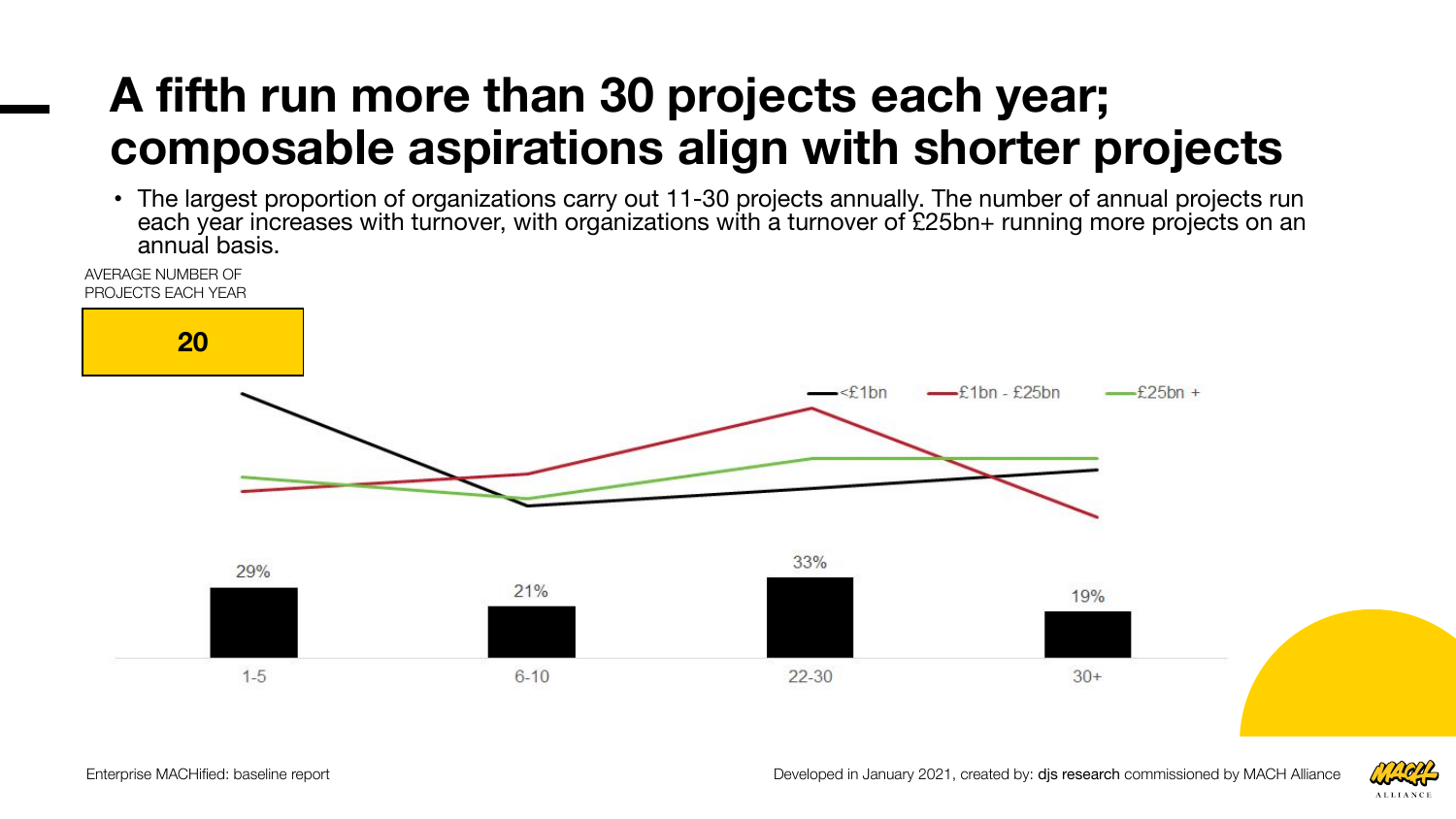### **Nearly half of projects run for 9 weeks or more**

• Most projects last longer than a month, with just under a half saying they last longer than 9 weeks. Organizations with a higher turnover have a longer project duration.



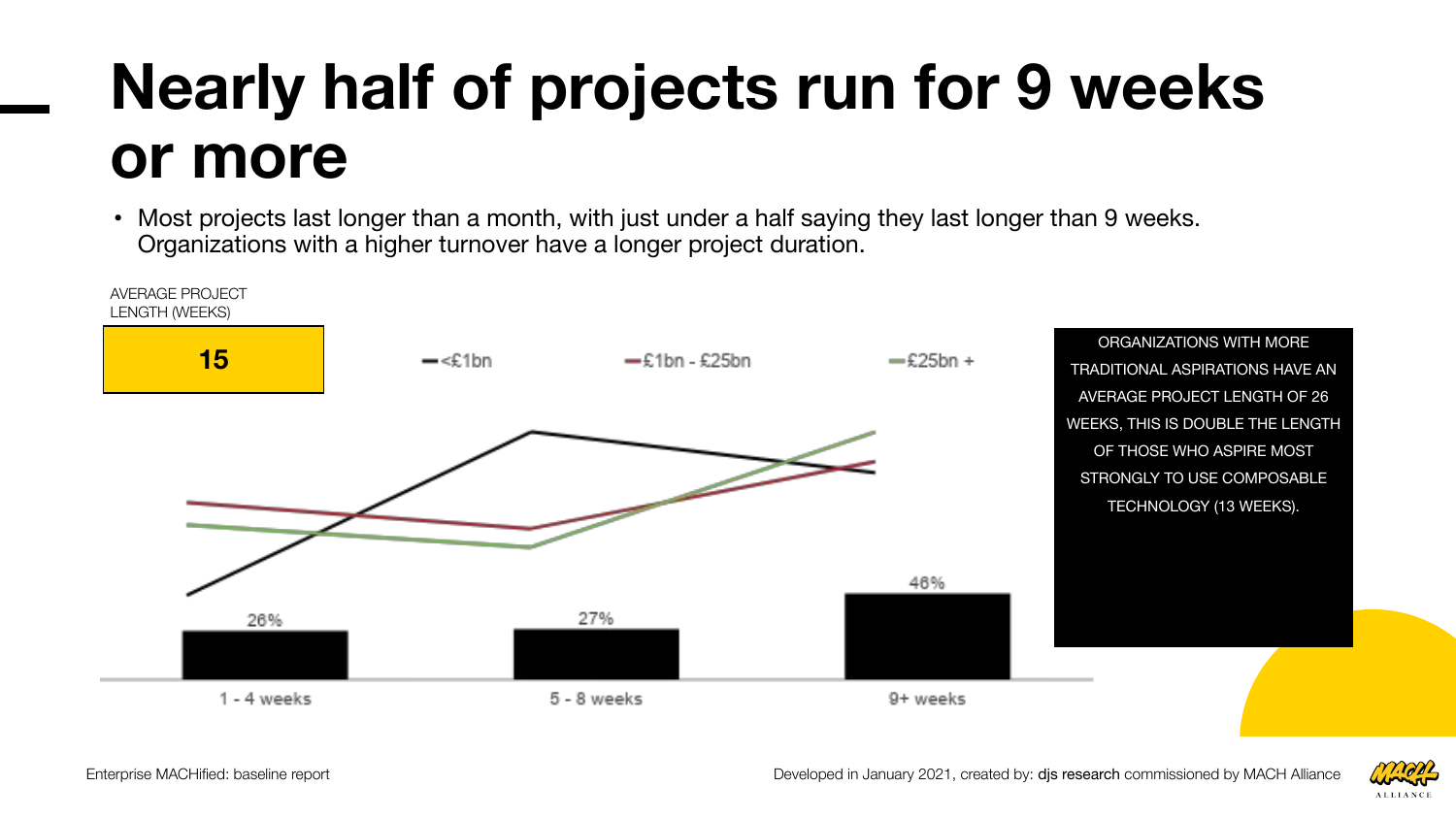#### **Meeting customer expectations, emphasis on innovation and delivering improvements are important**

• A large portion of respondents agree that customers' expectations are on the rise and recognise the importance of organizational innovation and delivering improvements to customers. While being ahead of the competition and keeping up with end-user demands also received high levels of agreement, they were further down the list.



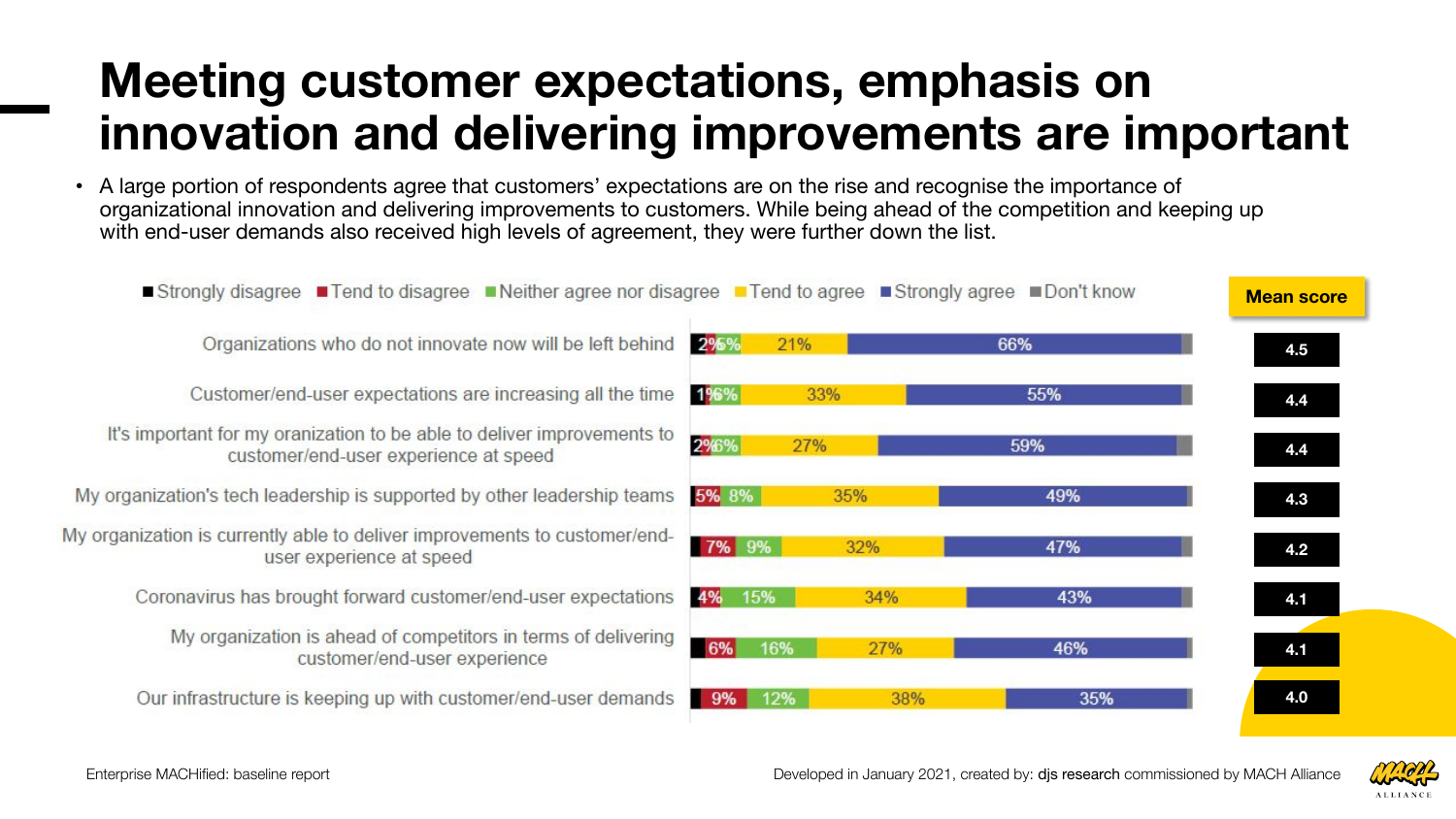#### **Those with a strong intention to increase MACH elements feel most supported by other leadership teams within the business**

To what extent, if at all, do you agree or disagree with the following statements: **'My organization's tech leadership is supported by other leadership teams.'**



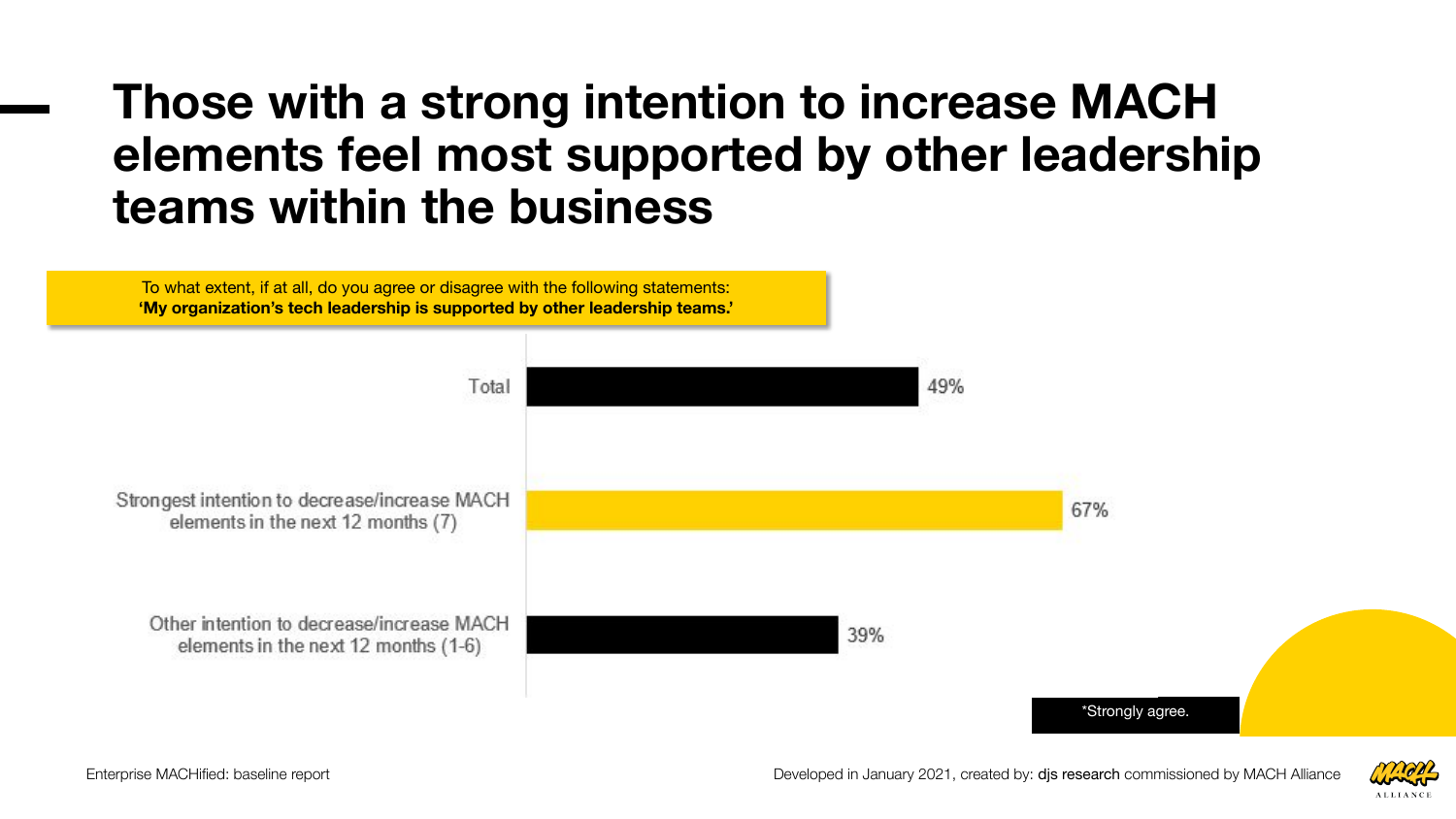### **CX, competitive advantage and innovation are driving the transition to MACH**

Decision makers in the USA are even more emphatic about these elements. Concerns about vendors and on-premise license fees are tier 3 concerns, suggesting transition to MACH is a result of pull rather than push factors.

| Improve customer experience                    |     | 63% |  |
|------------------------------------------------|-----|-----|--|
| Ability to innovate faster                     |     | 57% |  |
| Improve competitive advantage                  |     | 55% |  |
| Build and implement new functionality quicker  |     | 48% |  |
| Respond to changes in the market faster        | 43% |     |  |
| Improve privacy and security                   | 43% |     |  |
| Improve employee experience                    | 43% |     |  |
| Reduce costs                                   | 42% |     |  |
| Stop paying on-premise license fees            | 25% |     |  |
| Break the cycle of release with current vendor | 25% |     |  |
| Move away from our current vendor              | 20% |     |  |
|                                                |     |     |  |

Top tier drivers are focussed on innovation and development: Decision makers see MACH as a way to deliver their primary business aims better, faster. Customer experience is the guiding star for the front-office.

Second tier drives are focussed on improvements to BAU and streamlining existing processes.

Third-party elements constitute the lowest tier of issues encouraging decision makers towards MACH architectures; this suggests MACH has an attractive 'pull factor' as opposed to traditional architecture's having a distinct 'push' factor.

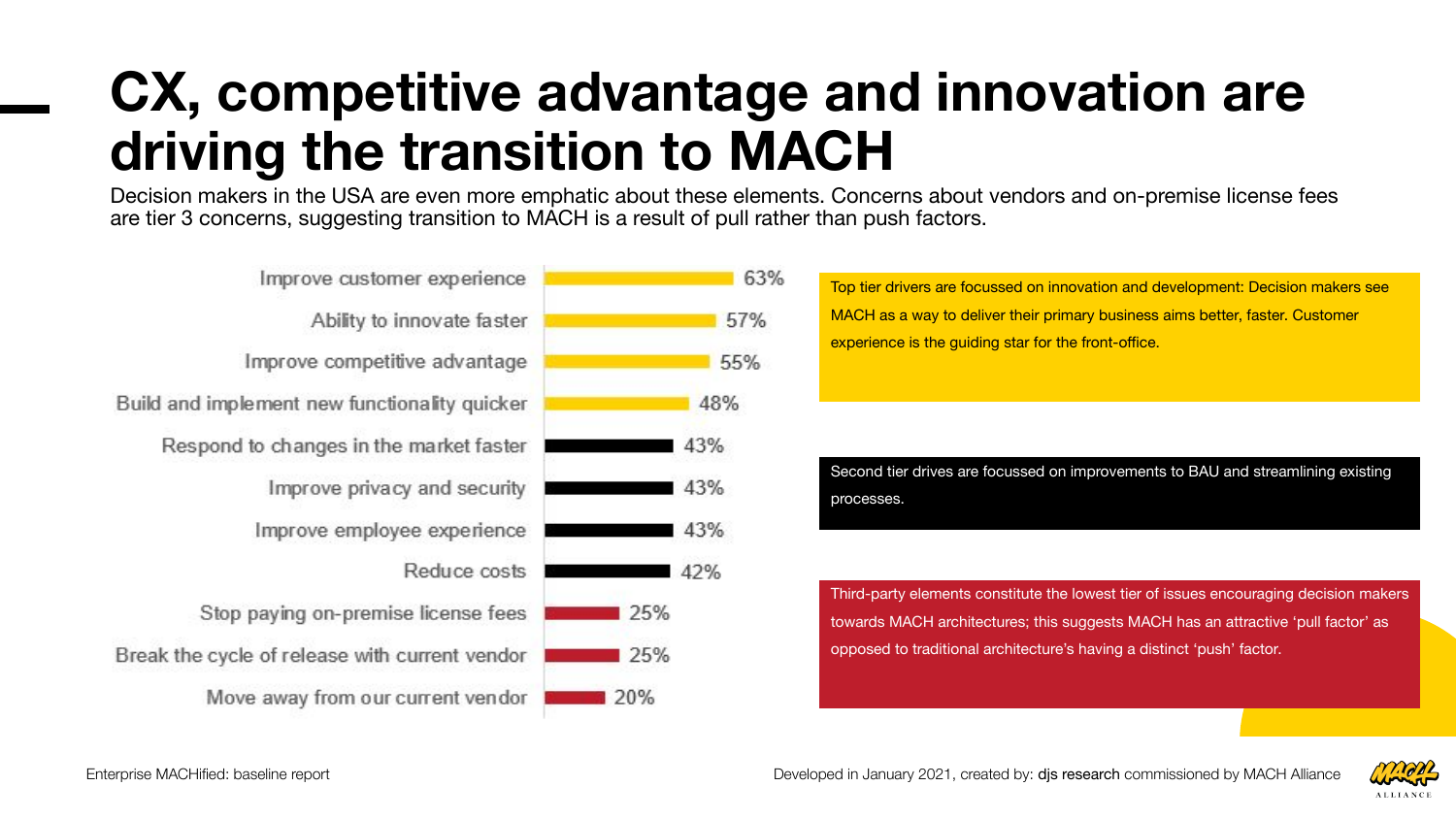#### **Internal resistance, investment and reliance on existing vendors are key barriers for transition**

• Two-fifths of decision makers said resistance to change from their IT/implementation team is their main barrier to moving to a MACH based front-office infrastructure, while lacking clarity in investment trade off and reliance on current vendors are joint second. Aspects such as budget and contracts with current vendors are less of a barrier.



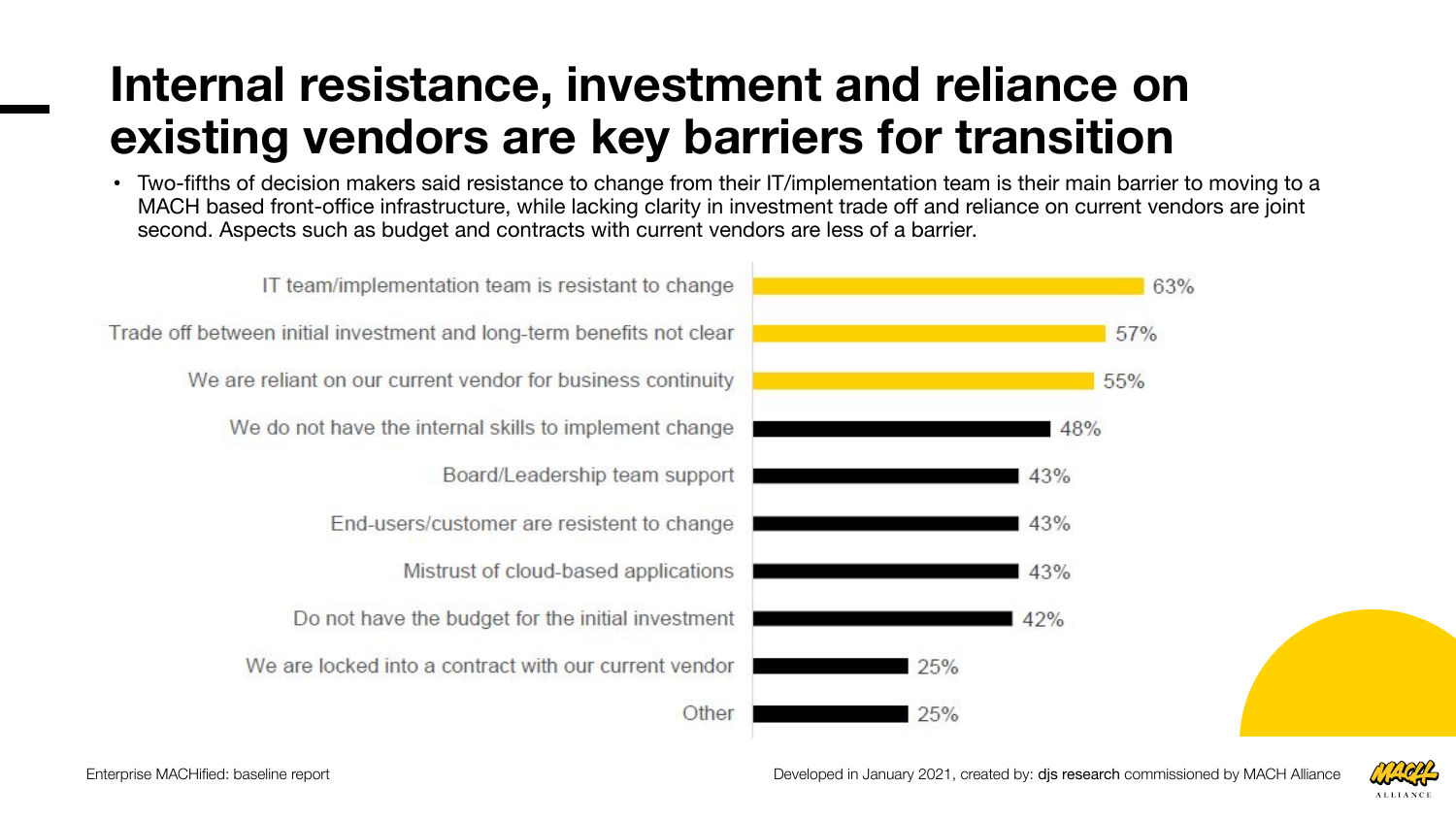### **Four-fifths of decision makers believe their organization is ahead of the competition**

• A little over a third of all respondents believe they are either significantly or slightly ahead of the competition, with nearly a fifth saying they are in line with the competitors.



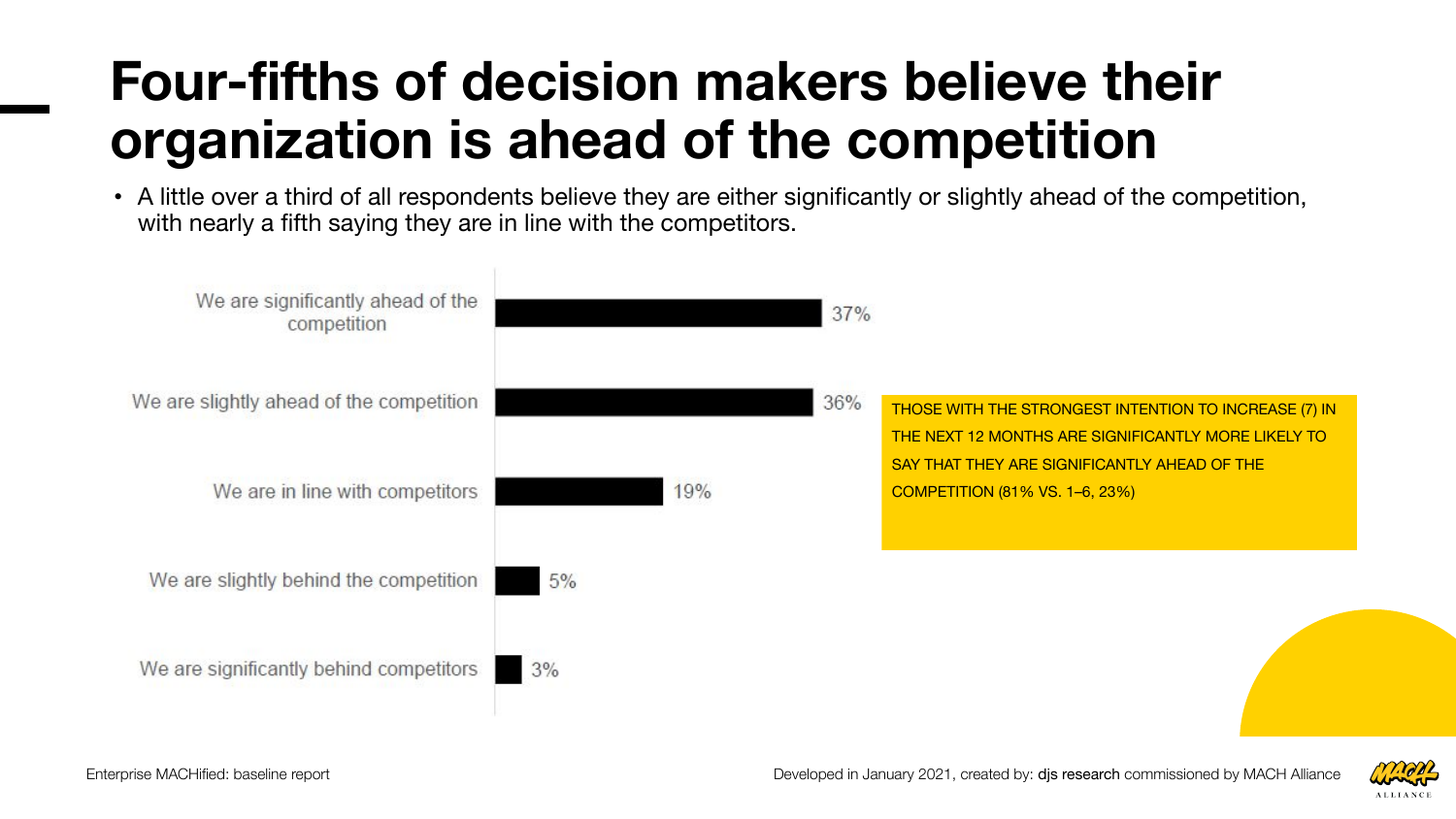#### **A majority of decision makers see their organizations as early adopters, proactive and agile**

• Opinions are more split around whether their organization is process- or customer-driven. A fifth of decision makers see their organizations as cumbersome or cautious – interestingly, those working in companies with more employees see the organization as bolder and more agile.



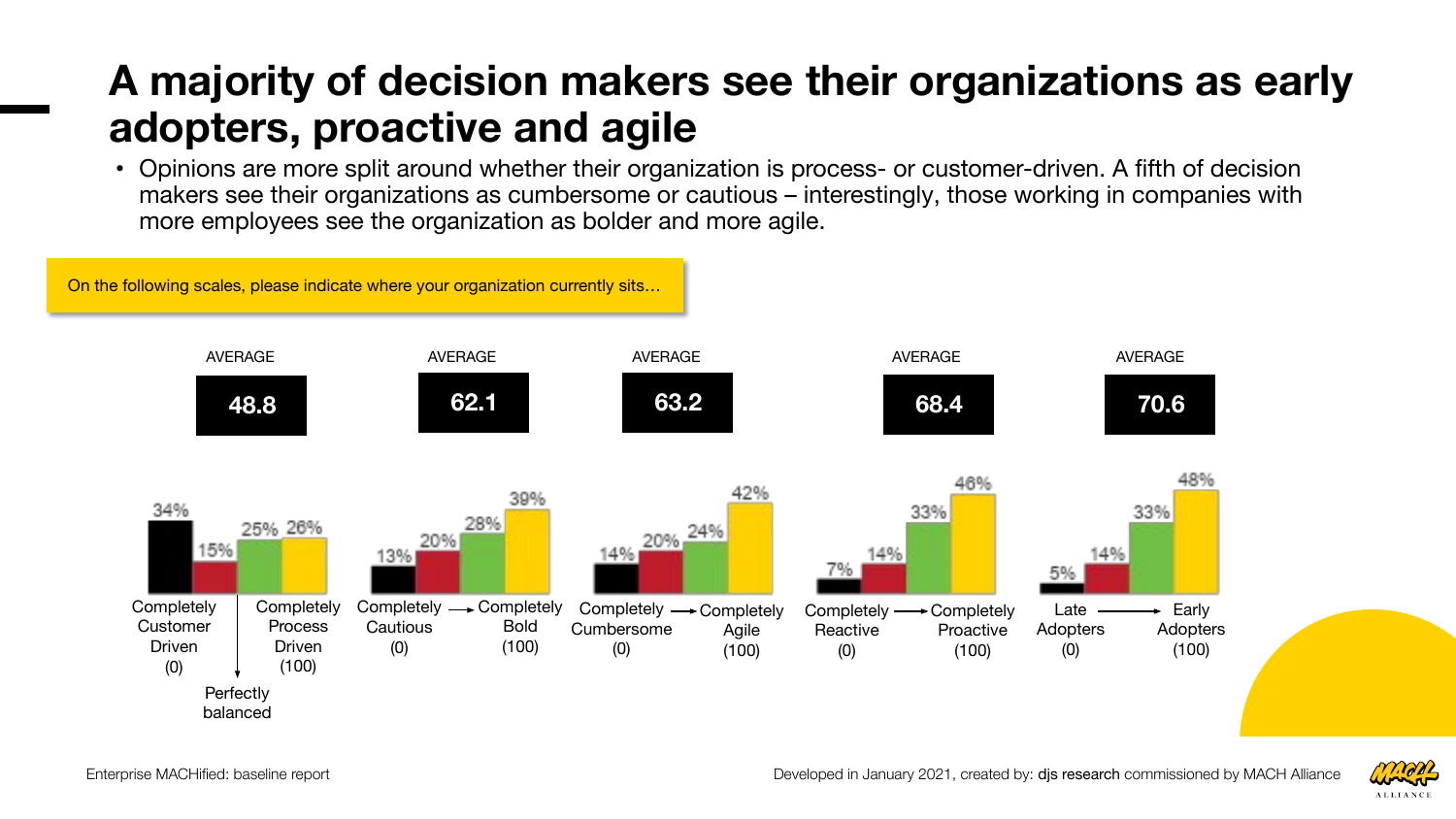#### **Cloud-native applications, integration with third party applications and automation for workflows are top front-office considerations**

• Nearly two-thirds deem cloud-native applications a top priority for their organization. Open APIs to allow integration and automations to improve speed also fall into the top three, while aspects such as a simple and intuitive user experience, being AI enabled and a headless design are not crucial considerations.

| Cloud-native applications                                        | 63% |
|------------------------------------------------------------------|-----|
| Open APIs to allow integration with third-party applications     | 57% |
| Use autmotaion to simplify and speed up workflows                | 55% |
| Allow the user to communicate with whatever their preferred tool | 53% |
| Providing enhanced mobile functionality - e.g. through mobile.   | 51% |
| Automations to minimise the amount of effort for a user          | 49% |
| Microservices based                                              | 46% |
| Simple and intuituve user interface and use experience           | 44% |
| AI enabled                                                       | 43% |
| Headless/decoupled design                                        | 39% |
| Other                                                            | 1%  |
|                                                                  |     |

THOSE WITH A STRONG INTENTION TO INCREASE MACH ELEMENTS IN THE NEXT 12 MONTHS ARE SIGNIFICANTLY MORE LIKELY TO RATE THE FOLLOWING AS CONSIDERATIONS…

- MICROSERVICES BASED
- SIMPLE AND INTUITIVE INTERFACE AND USER EXPERIENCE
- USE AUTOMATIONS TO SIMPLIFY AND SPEED UP WORKFLOWS
- HEADLESS/DECOUPLED DESIGN



 $\blacksquare$  Total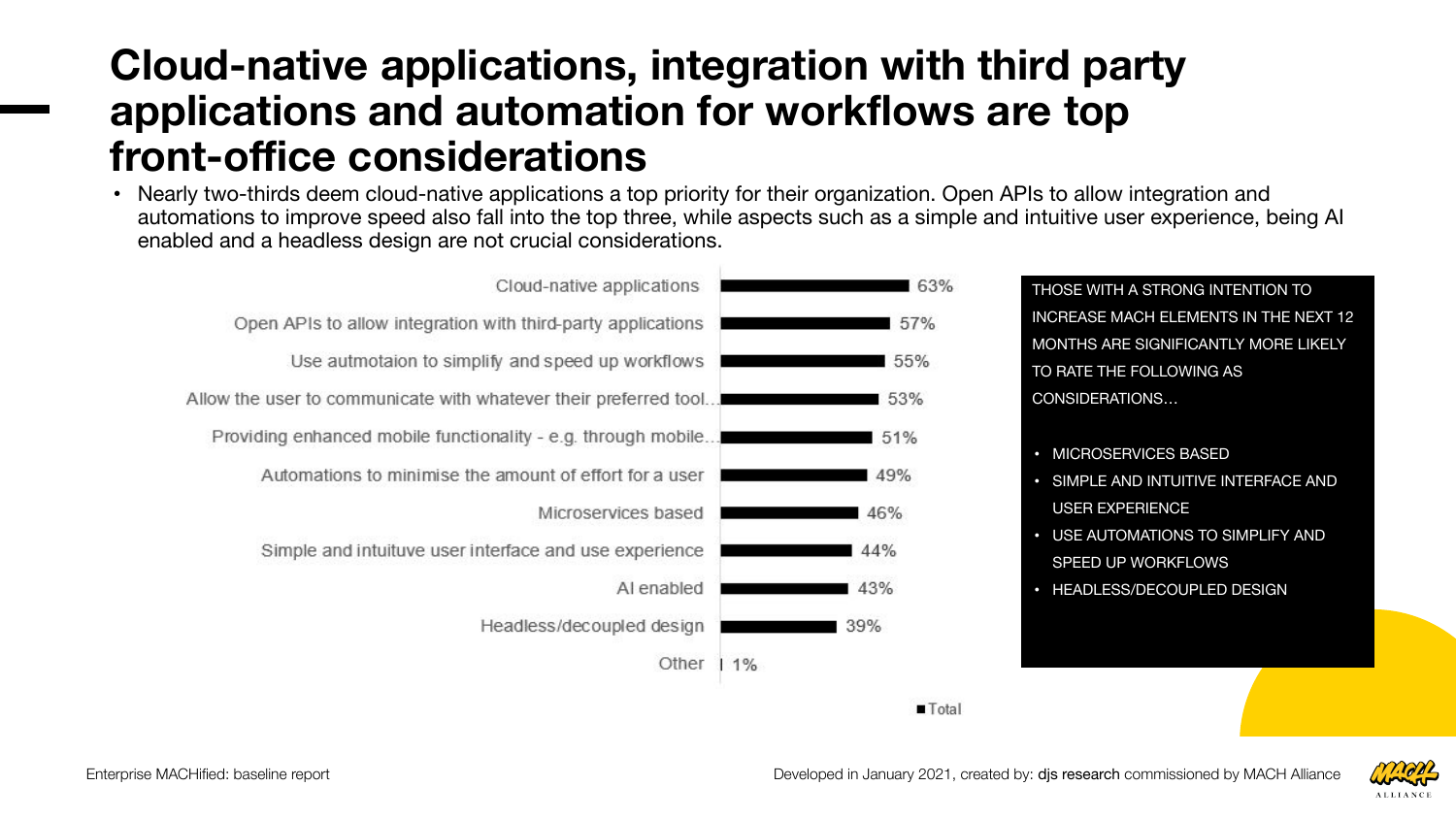#### **A larger portion of organizations want environments which utilize cloud-native, composable and 'best-of-breed' technologies moving forward**

• Just over two-thirds of decision makers say they'd prefer their organization to utilize cloud-native solutions, with 62% aspiring to be composable. More would prefer a best-of-breed solution over traditional, although this is less emphatic.



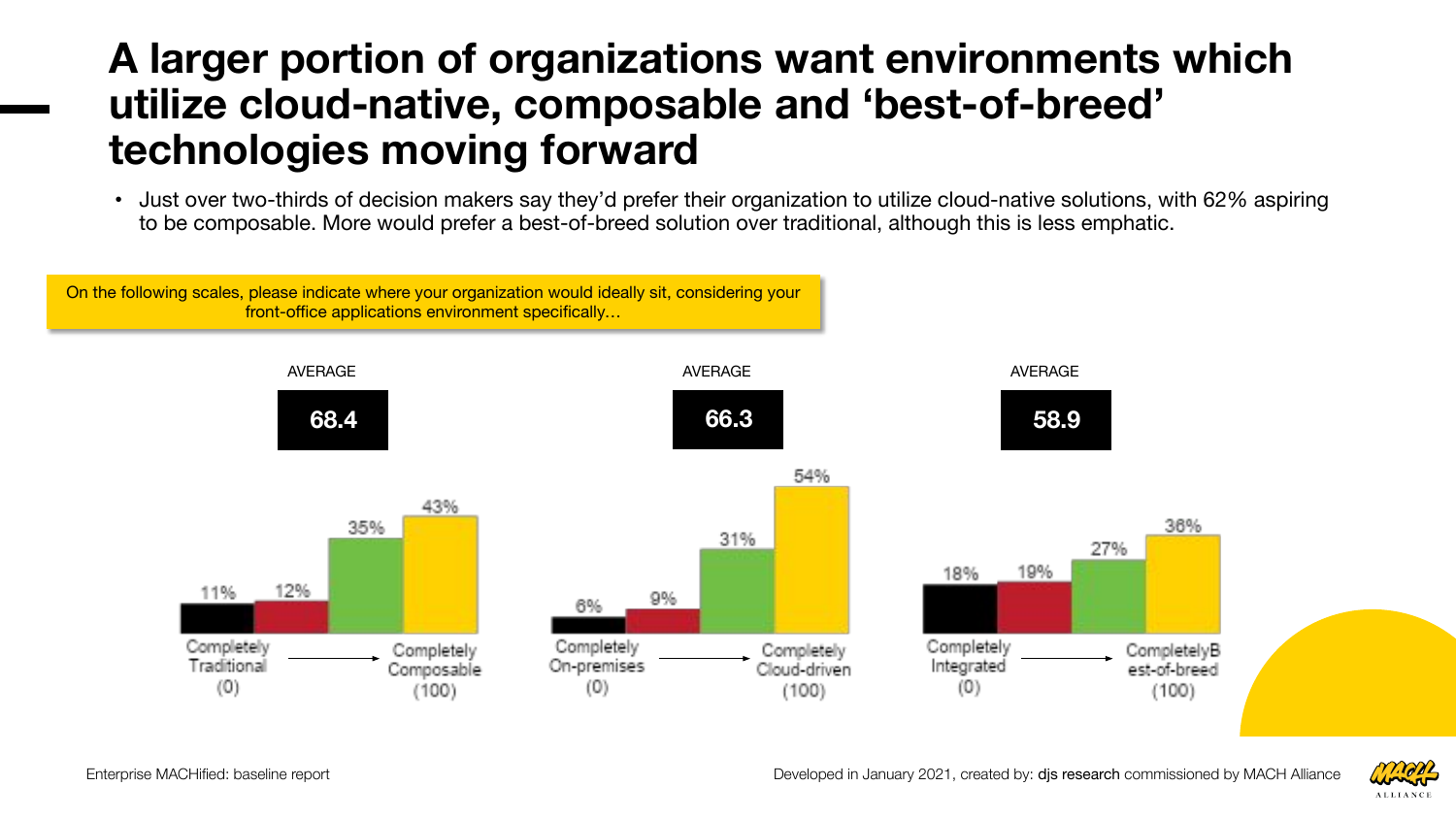#### **The C-Suite are driving change**

INTENTION TO INCREASE/ DECREASE MACH ELEMENTS

> **THOSE IN A NONE C-SUITE ROLE ARE SIGNIFICANTLY MORE LIKELY THAN THOSE IN A C-SUITE ROLE TO SAY THAT THEY WILL MAINTAIN STATUS QUO IN THE FUTURE. (25% VS. C-SUITE, 6%)**

ORGANIZATION'S CURRENT SITUATION

> **THOSE IN A C-SUITE ROLE ARE SIGNIFICANTLY MORE LIKELY TO BELIEVE THAT THEIR ORGANIZATION IS SIGNIFICANTLY MORE AHEAD OF THEIR COMPETITION THAN THOSE IN A NONE C-SUITE ROLE. (47% VS. NONE C-SUITE ROLE, 25%)**

#### KEY DRIVERS BEHIND TRANSITION

**THOSE IN A NONE C-SUITE ROLE ARE SIGNIFICANTLY MORE LIKELY TO DEEM IMPROVING THEIR COMPETITIVE ADVANTAGE AS A KEY DRIVER BEHIND THEIR TRANSITION TO A FRONT-OFFICE MACH INFRASTRUCTURE. (65% VS. NON C-SUITE ROLE, 43%)**

**FUTURE CONSIDERATIONS** 

> **THOSE IN A C-SUITE ROLE ARE SIGNIFICANTLY MORE LIKELY TO SAY AI ENABLED (55% VS. NONE C-SUITE ROLE, 30%) AND CLOUD-NATIVE (73% VS. NONE C-SUITE ROLE, 52%) AS CONSIDERATIONS FOR THEIR FRONT-OFFICE INFRASTRUCTURE MOVING FORWARD.**